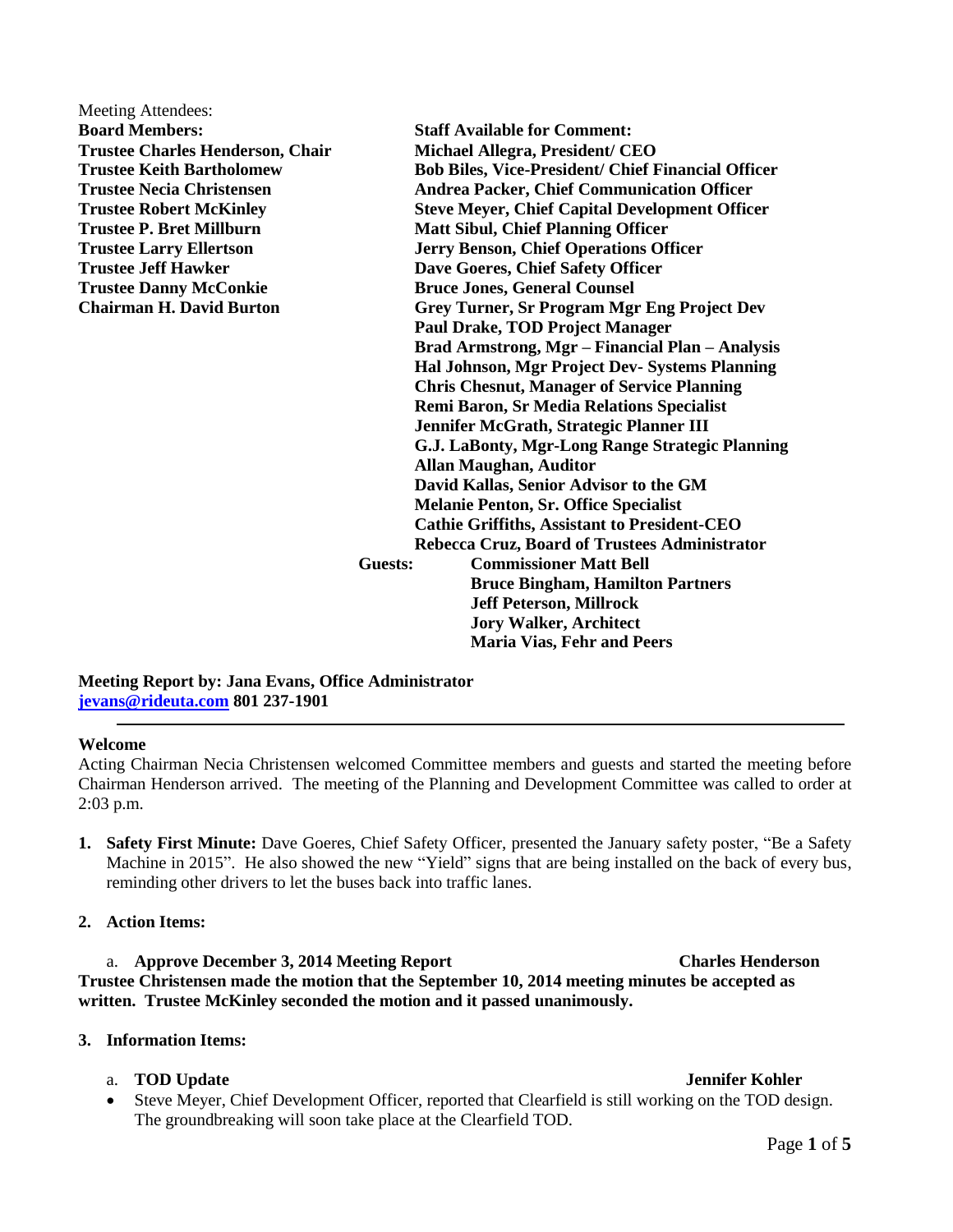- On the Jordan Valley TOD the developer has identified the contractor that will be used. The sewer and water lines are being installed. The next phase could be the construction of a senior living center. In answer to a Board Member question, Mr. Meyer reported that contractually UTA is a minority partner, but the developer includes UTA in both minor and major decisions. Major decisions have to be made by unanimous approval of all partners.
- Bruce Bingham, CEO, Hamilton Partners reported on the status of the Sandy project. Mr. Bingham presented the approved master plan as well as the revision that he brought with him today. In the revision, two apartment buildings have been replaced with two 150,000 square foot office buildings close to the existing TRAX. Renderings of the office buildings were also shown.
- Mr. Bingham reported on the market demand that brought about this change. A number of companies have requested office space at this location. Two apartment buildings are under construction now and expected to be ready for occupation in November of next year.
- The change to the Master Plan was further shown and described via PowerPoint. Jory Walker, Architect on this design, described the design process for the parking structure. He discussed the rendering of the retail front, parking, and the new office buildings.
- Mr. Walker stated that this type of design creates a favorable pedestrian boulevard, with the retail hiding the parking. The type of retail anticipated: services such as a dry cleaner, coffee shop, etc. was described.
- Steve Peterson, Millrock, described the kick-off tenant, DCFS, in the build-to-suit first office building. He described the thinking on the parking need of the offices considering the light rail access.
- Mr. Meyer reported that UTA needs to work with Hamilton to determine the right amount of parking stalls required at this location. The Hamilton Partners civil engineer on this project, described the parking garage in greater detail. He further described the challenges of providing parking for TRAX while building the phased parking. The three phases of parking structure construction were identified in greater detail.
- Board member questions were answered and comments taken. Trustee McConkie asked about provisions being made for weather conditions in terms of snow removal, etc. and the accommodations of the plan were shown. It was also stressed that the UTA parking would be dedicated.
- Bruce Jones, General Counsel, reminded Board members of the retail, commercial property, restaurants, etc. in the surrounding area and how this project fits into the Sandy City master plan.
- Mr. Bingham finished by stating that they will be going through the same process to update Sandy City on the changes to the original development plan.
- He also updated the Board members on the status of the Phase II construction now in progress of the DCFS build-to-suit office.
- Trustee Bartholomew stated that he likes what he sees and feels like this will be a stronger project for the changes.

# b. **Provo Orem BRT Update** Grey Turner Grey Turner

- Grey Turner, Sr Program Manager, Engineering Project Development, introduced the report with a picture of a bus that looks like the proposed BRT bus.
- Mr. Turner further stated that all agreements with Provo, Orem and UDOT have been signed. He reported that FTA has approved the Environmental Assessment (EA) for public review as of January 5, 2015. In conjunction with the EA going out for public review, the two design RFP's have gone out for proposal. The RFP's clearly state that no notice to proceed will be given until a FONSI is given by FTA.
- Committee member questions were answered.

# c. **Service Scenarios/ Levels of Funding Service Scenarios And Act Sibul**

 Chris Chesnut, Integrated Service Planner, made a presentation of Extended Service Scenarios in response to the public comment that was received last month suggesting that UTA take \$2M from savings to add service.

# Page **2** of **5**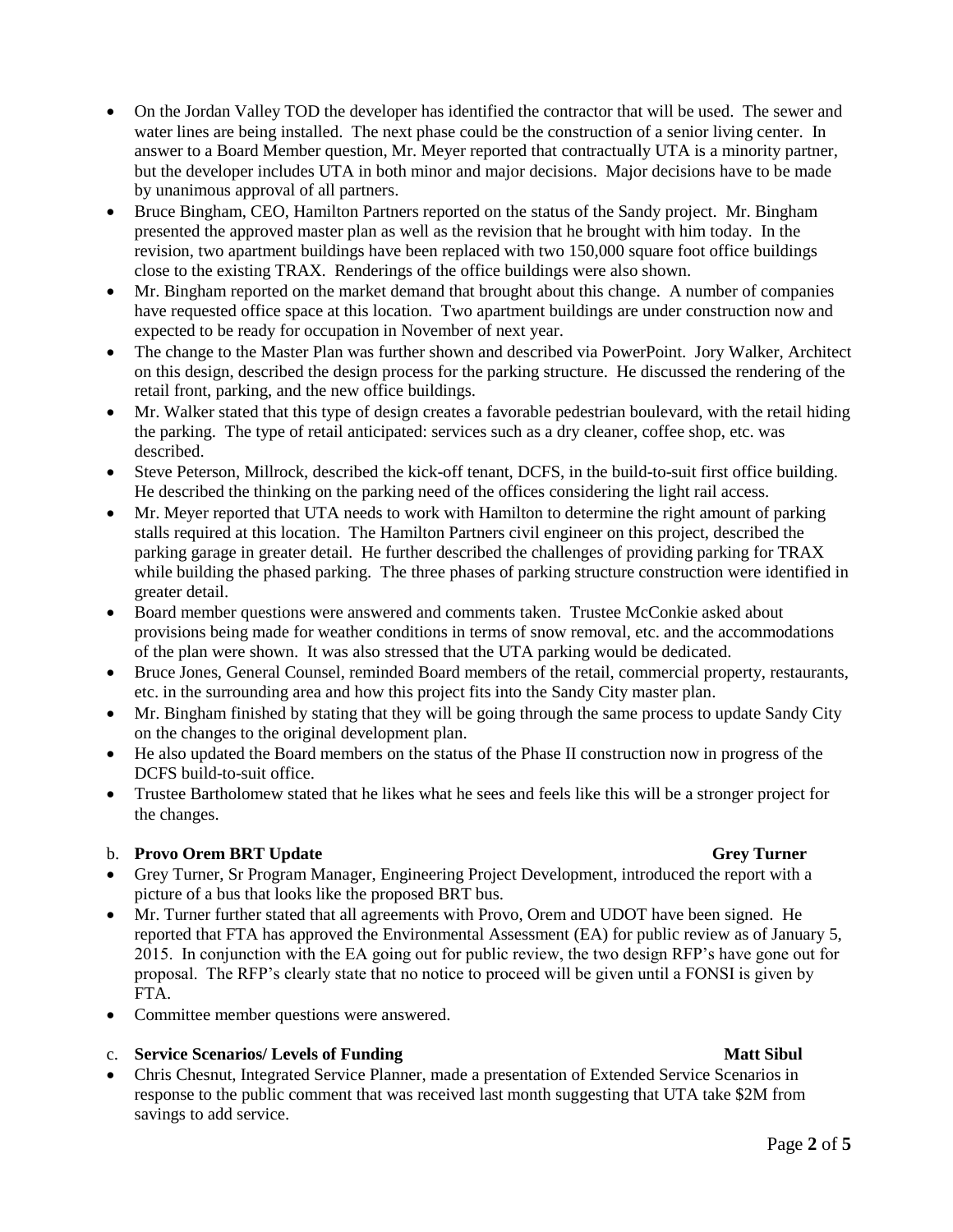- The previous work of the long range transit plan, Network Study and 5-year service plan was shown.
- The existing routes by beginning and ending time periods by route were shown as:
	- 1. Routes that end between 12:00 a.m. and 1:00 a.m. 5% of the System
	- 2. Routes that end between  $11:00$  p.m. and  $12:00$  a.m.  $-8\%$  of the System
	- 3. Routes that end between 10:00 p.m. and 11:00 p.m. 8% of the System
	- 4. Routes that end between 9:00 p.m. and 10:00 p.m. 11% of the System
	- 5. Routes that end between 6:00 p.m. and 9:00 p.m. 53% of the System
	- 6. Routes that end before  $6:00$  p.m.  $-17\%$  of the System
	- 7. Paratransit and Flex Routes ending between 12:00 a.m. and 1:00 a.m. 5%
	- 8. Annual Cost estimate: \$179 million
	- 9. Ridership estimate: 45 million annual
	- 10. Investment Per Rider (IPR) estimate: ~\$3.97
- Potential hourly service based on routes that last 24 hours for 19% of the current system was shown and discussed. The estimated operating cost went up from \$178 M to \$228 M, with ridership going up from approximately 45M to 50M and the IPR going up.
- The issues with the proposed 24-hour schedule were pointed out including for bus increased vehicle maintenance costs, vehicle replacement schedule changes. Increasing rail service hours is even more problematic due to the existing rail freight agreement in addition to environmental – noise considerations, maintenance of way issues, and extended security.
- To provide 24-hour service on various modes/routes. In raw dollar amounts it is estimated to cost \$50 million, for operating expenses, to extend existing service and add 24-hour service. The total cost could be as much as \$100 million more annually.
- A few other scenarios were proposed and discussed such as: extend existing service, implement 24-hour service on some modes/routes, implement additional weekend service, or implement additional holiday service.
- Incremental Service Scenarios:
	- 1. Scenario 1: Add an additional cost of \$2 million to existing Operating Budget. Ridership would increase about 2% on this system.
		- a. Add weekend service to West side of Salt Lake City.
		- b. Add some additional trips to Avenues service.
		- c. Add some trips to later evening service in Weber County.
		- d. Add trips to later evening service in Utah County.
		- e. Add trips to Green Line on Sunday from Salt Lake City to the airport.
	- 2. Scenario 2: Add an additional \$2 million to existing Operating Budget. Ridership on this system would increase about 5%.
		- a. Add frequency to core routes: One in Ogden, one in Salt Lake and one in Utah County.
		- b. Extend some service hours.
		- c. Add span of service to Green Line on Sunday.
- It is important to remember that we are discussing adding service to the slowest hours: night and Sunday, so the ridership will not go up as much as if UTA were to add service to core routes, rush hours.
- Trustee Bartholomew and Chair Henderson suggested that conversations be held with business, retail and commercial partners as to what and when they would like to see added service.
- Mr. Chesnut identified the next steps as continue to work with stakeholders and continue to increase service as budget allows.
- Jerry Benson described a "Real Grown-Up" Transit System as having the following characteristics:
	- 1. A fifteen minute network that gives 80% of the residents' connection to at least two 15-minute services all day long.
	- 2. A service where rail runs seven days a week.
	- 3. A service where the core network runs seven days a week.
	- 4. Eighty-percent of the services go until 10:00 p.m. or 11:00 p.m. each evening.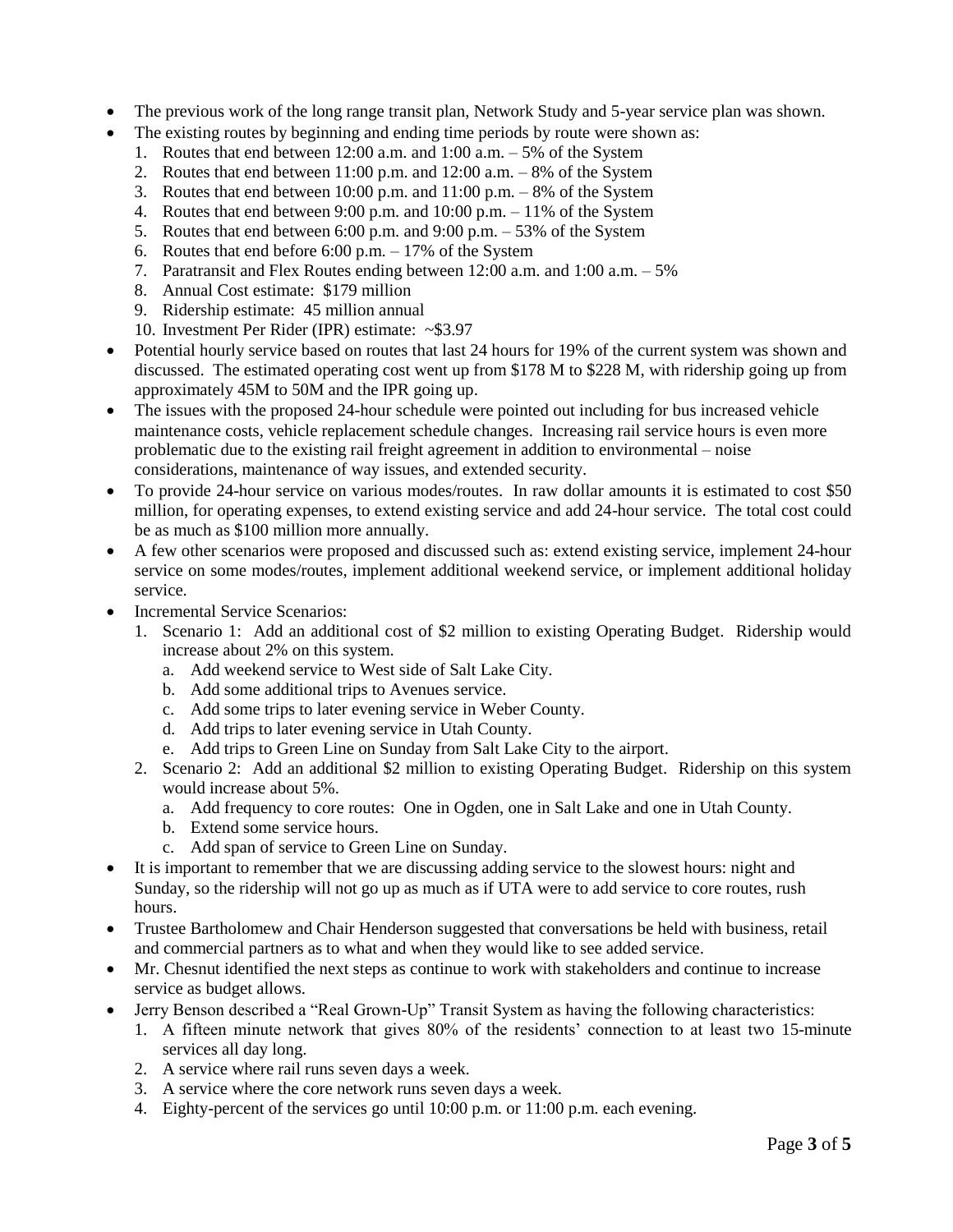- 5. One-quarter of the service runs 24-hours a day.
- 6. UTA has 50% mode-share to all central business districts, to all major employment centers, and to all the major universities.
- Committee member questions and comments were taken.

## d. **First/ Last Mile Update Charles Henderson**

- Jennifer McGrath, and Maria Vias, Fehr and Peers, presented the results of the First/Last Mile study.
- First/Last Mile Definition: This is often referred to as the toughest mile. It is not physical distance. The first mile is from origin to transit station and the last mile is from the transit station to final destination.
- Project Objectives and Deliverables were outlined to include: Objectives: To provide recommendations for First/Last Mile Strategies that will be most effective for increasing ridership on the UTA system; and Deliverables of a definition of station typologies and recommended First/last Mile Strategies by station typology including projected ridership, health and environmental impacts.
- An important part of this project is identifying funding options. A significant amount of the funding will come from sources other than UTA. Many of these improvements are not on UTA property. They are located on various cities, county and other properties.
- This project is described as supporting UTA Board Goals of: Double ridership by 2020; Develop recommendations for a comprehensive First/Last Mile Strategy by 2014; 2015 Goal to increase ridership by 3.3% over 2014 actual ridership; and Support 2015 Customer and Stakeholder Satisfaction Goal.
- Project partners were identified as Utah Transit Authority, Utah Department of Transportation, Wasatch Front Regional Council and Mountainland Association of Governments. Consultants include Fehr and Peers, Nelson Nygaard, and the University of Utah Traffic Lab.
- Stations studied were described as all FrontRunner, TRAX, S-Line and BRT Stations. Areas of data collection include reviewing recent and relevant studies (UCAT Network Study, Regional Transportation Plan, etc.); research existing local, national and international FLM strategies; and station audits to assess existing station conditions.
- Station Typologies were described as: Urban, Multi-Modal, Institutional, Suburban Non-Residential, Suburban, Auto Dependent, along with their various characteristics.
- The recommended strategies were delineated to include wayfinding and information, bicycle network improvements, pedestrian network improvements, bike share stations, car share stations, access connections, crossing treatments, rail and bus stop enhancements, and shuttles.
- Total projected daily ridership increase if some improvements were implemented at every site: 2,280 to 4,350 (3% to 6%). This is a conservative projection. The increase could be as much as 5% to 8%.
- Site Specific Example/Case Study: Meadowbrook (Suburban-Non-Residential). UTA will partner with other entities for funding/payments. Project elements to include striping and signage, pedestrian network improvements, bicycle network improvements, bike share stations, rail/bus enhancements, wayfinding and information. The estimated cost for this station would be \$380,000 to \$472,000, for an estimated daily ridership increase of 124.
- Detailed analysis must be performed that shows conditions before and after implementation to evaluate success and determine where UTA can get the most improvement for the money spent.
- The screening criteria including effectiveness in increasing ridership, stakeholder support. Costliness, ease of implementation, positive impacts on safety, used effectively by peer agencies, were reviewed and discussed.
- A successful before and after project in West Jordon on 2700 West was shown regarding a sidewalk extension built with STIP funds.
- Trustee Bartholomew suggested a field trip for the committee to view some of these areas. Mr. Allegra agreed and suggested that UTA staff might add a few city partners in this field trip as well.
- $\bullet$
- $\bullet$
- $\bullet$
- $\bullet$